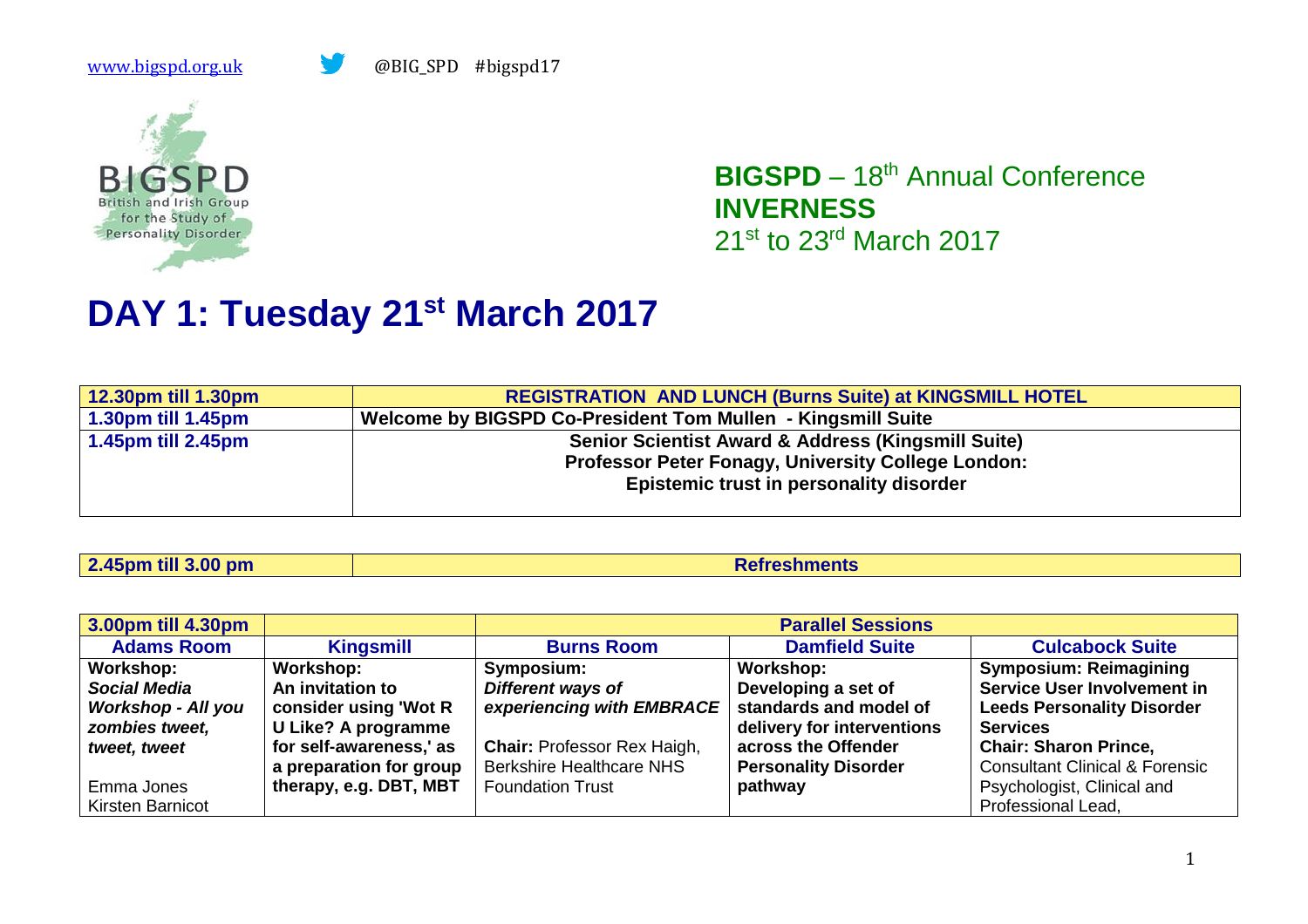| Fenella Lemonsky | Jo Mullen: service user<br>and author | Paper 1. Journey to Embrace<br>$-1$ did it my way" | Sarah Skett - NHS England<br>lead for OPD pathway | <b>Leeds Personality Disorder</b><br><b>Services</b> |
|------------------|---------------------------------------|----------------------------------------------------|---------------------------------------------------|------------------------------------------------------|
|                  | & Nadine MacArthur                    |                                                    | Carine Lewis - National                           |                                                      |
|                  | <b>Community Mental</b>               | Paper 2. Ward EMBRACE: A                           | <b>Offender Management</b>                        | <b>Paper 1: Involvement Strategy</b>                 |
|                  | Health Nurse, Moray                   | <b>Community and Inpatient</b>                     | Service (NOMS) Research                           | for PD Managed Clinical                              |
|                  | West CMHT, NHS                        | <b>Collaboration</b>                               | Manager OPD pathway                               | <b>Network</b>                                       |
|                  | Grampian                              |                                                    | Kirk Turner - NOMS                                | Sabine Dufeutrelle (Service User                     |
|                  |                                       | Paper 3. Acting it out:                            | <b>Environments Lead OPD</b>                      | Consultant) & Ellen Scroop                           |
|                  |                                       | production and performance                         | pathway                                           | (Team Manager), Leeds                                |
|                  |                                       | of the Embrace play!                               |                                                   | <b>Personality Disorder Services</b>                 |
|                  |                                       |                                                    |                                                   |                                                      |
|                  |                                       | Dr Vanessa Jones, Marina                           |                                                   | Paper 2: Involvement strategy                        |
|                  |                                       | Khan, Luke Rosser, Faye West                       |                                                   | for Pathway Development                              |
|                  |                                       | - Assertive Intervention                           |                                                   | <b>Service</b>                                       |
|                  |                                       | Stabilisation Team (ASSiST),                       |                                                   | <b>Ruth Sutherland, Clinical</b>                     |
|                  |                                       | <b>Berkshire Healthcare NHS</b>                    |                                                   | Psychologist and Involvement                         |
|                  |                                       | <b>Foundation Trust</b>                            |                                                   | Lead, Leeds Personality                              |
|                  |                                       |                                                    |                                                   | <b>Disorder Services</b>                             |
|                  |                                       |                                                    |                                                   |                                                      |
|                  |                                       |                                                    |                                                   | Paper 3: Involvement strategy                        |
|                  |                                       |                                                    |                                                   | for Yorkshire-Humber                                 |
|                  |                                       |                                                    |                                                   | <b>Personality Disorder</b>                          |
|                  |                                       |                                                    |                                                   | Partnership                                          |
|                  |                                       |                                                    |                                                   | Petra Chapman-Gibbs, Senior                          |
|                  |                                       |                                                    |                                                   | Probation Officer, National                          |
|                  |                                       |                                                    |                                                   | Probation Service/Yorkshire-                         |
|                  |                                       |                                                    |                                                   | <b>Humber Personality Disorder</b>                   |
|                  |                                       |                                                    |                                                   | Partnership                                          |
|                  |                                       |                                                    |                                                   |                                                      |

| 4.30pm till 5.30pm |                                                                                            |
|--------------------|--------------------------------------------------------------------------------------------|
|                    | <b>Plenary: Kingsmill Suite</b>                                                            |
|                    | Dr Andrea Williams, Chair of Royal College of Psychiatrists in Scotland's Working Group on |
|                    | Personality Disorder: A Scottish Perspective on Personality Disorder                       |
|                    |                                                                                            |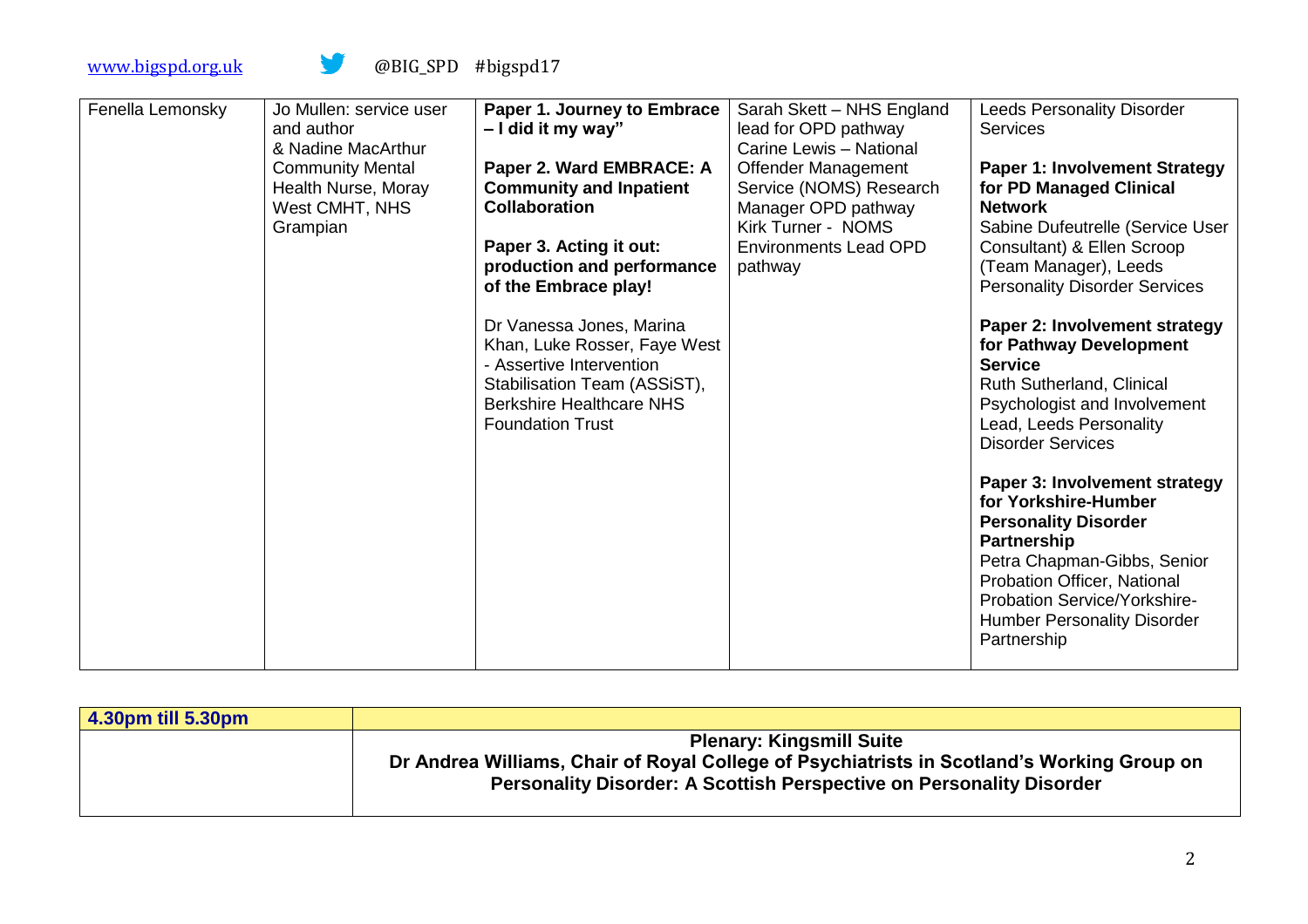| Dr Tim Agnew, NHS Highland Personality Disorder Service: Personality Disorder in the Highlands |
|------------------------------------------------------------------------------------------------|
|                                                                                                |

| $\vert$ 5.45pm till 6.45pm | <b>BIGSPD Committee Meeting - Kingsmill (BIGSPD Committee members only)</b> |
|----------------------------|-----------------------------------------------------------------------------|
| 6.45pm till 7.30pm         | <b>BIGSPD AGM (All welcome)</b>                                             |
| 6.30pm till 8.00pm         | <b>Free time</b>                                                            |
| 8.00pm onwards             | Dinner at the Kingsmill Hotel                                               |

## **DAY 2: Wednesday 22nd March 2017**

| 9am till 10am | <b>Plenary: Kingsmill Suite</b><br>Dr Lucy Johnstone: Beyond diagnosis and disorder |
|---------------|-------------------------------------------------------------------------------------|
|               |                                                                                     |

| 10am till 10.30am | <b>Refreshments</b> |
|-------------------|---------------------|
|-------------------|---------------------|

| 10.30am till 12pm           | <b>Parallel Sessions</b>     |                                        |                                           |
|-----------------------------|------------------------------|----------------------------------------|-------------------------------------------|
| Kingsmill                   | <b>Burns Room</b>            | <b>Damfield Suite</b>                  | <b>Culcabock Suite</b>                    |
| <b>Chair: Sharon Prince</b> | <b>Chair: Tim Agnew</b>      | Symposium:                             | <b>Chair: Tom Mullen</b>                  |
|                             |                              | The role of mood stabilisers in the    |                                           |
| Workshop;                   | Paper 1: PD in the Bin: a    | treatment of borderline personality    | Paper 1: The commissioning of             |
|                             | survivor-led critique of the | disorder                               | psychologically informed services: the    |
| "DBT in the slammer -       | diagnosis - Penny Stafford   |                                        | experience of service managers -          |
| <b>BEEing Mindful.</b>      | and Sue Philips, Survivor    | <b>Chair: Professor Mike Crawford,</b> | Neil Piggin, Co-Commissioner of Offender  |
|                             | Activists                    | Centre for Psychiatry, Imperial        | Personality Disorder Services, National   |
| Meagan McNaney, Clinical    |                              | College London                         | Offender Management Service, Institute of |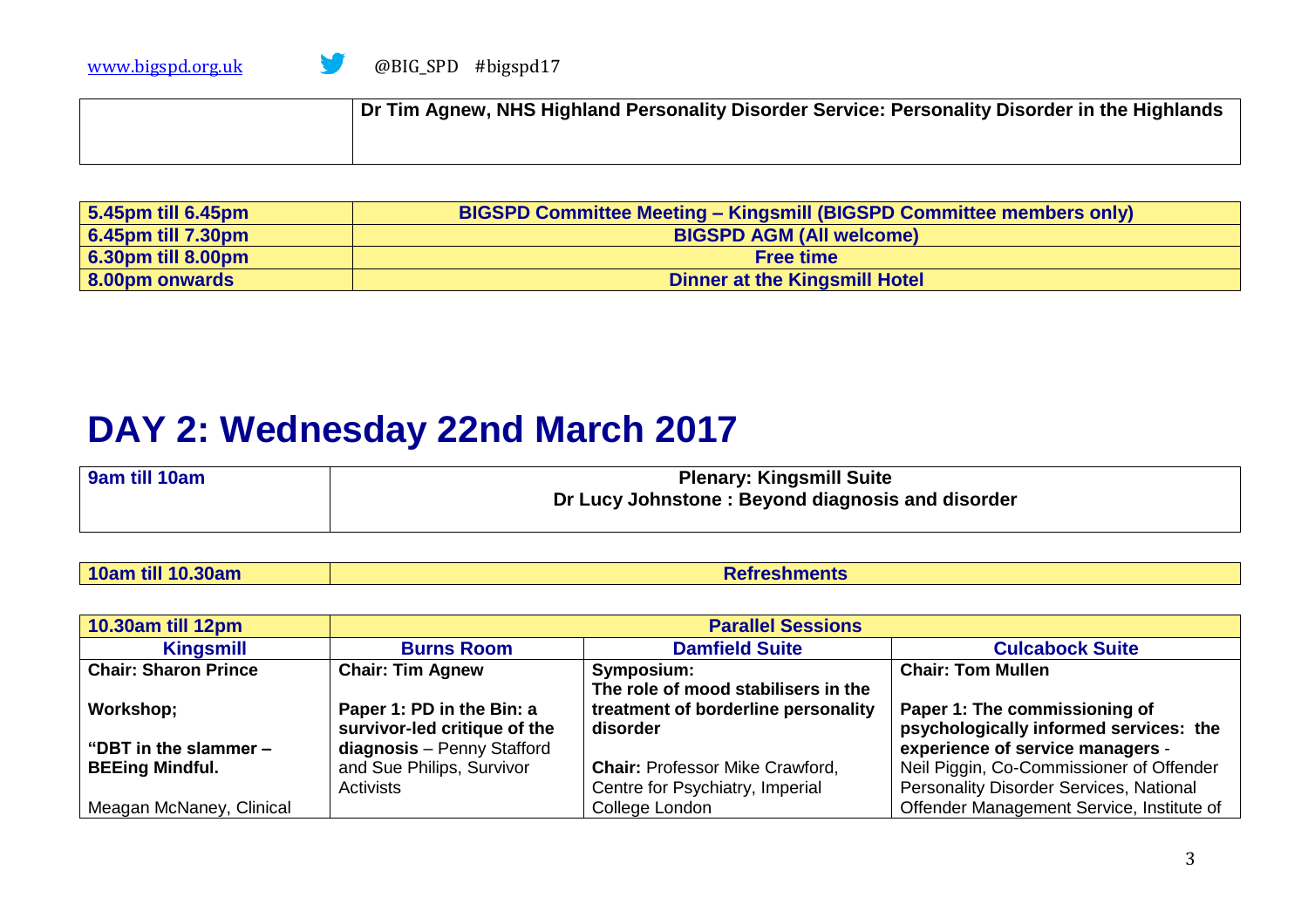| <b>Nurse Practitioner</b>                                   | Paper 2: Can we co-produce                                      | Paper 1. Study Design. Professor                                          | Mental Health/Open University,                                                            |
|-------------------------------------------------------------|-----------------------------------------------------------------|---------------------------------------------------------------------------|-------------------------------------------------------------------------------------------|
| Rose Braisby, Media Project<br>Lead                         | diagnosis? - Tamar Whyte &<br>Amanda Gatherer                   | Mike Crawford                                                             | Paper 2: Post-traumatic stress disorder:                                                  |
| Martina Griffiths, Modern<br>Matron                         |                                                                 | Paper 2. Clinical Outcomes at 12<br>months Dr Rahil Sanatinia, Research   | Implications for the psychological<br>treatment of personality disorder -                 |
| Peaks Unit, Rampton Hospital,<br>Nottinghamshire Healthcare | <b>Paper 3: Creative films -</b><br>Kim Ratcliffe - EBE/carer - | Associate, Centre for Psychiatry,<br><b>Imperial College London</b>       | Dr Kirsten Barnicot, Imperial College<br>London.                                          |
| <b>NHS Foundation Trust</b>                                 | Chairperson Jade kersalls -<br>Recovery EBE - Treasurer         | Paper 3. Economic Analysis. Dr<br>Barbara Barrett, Senior Lecturer,       | Paper 3: An Evaluation of Offender                                                        |
|                                                             | Peter Regan - film maker -<br>vice chairperson                  | <b>Health Services &amp; Population</b><br>Research, Kings College London | <b>Manager Experience of the Community</b><br><b>Personality Disorder Service and its</b> |
|                                                             |                                                                 | Paper 4. Experience of study<br>participants Fenella Lemonsky,            | <b>Impact on their Practice -</b><br><b>Charlotte Ashurst, National Probation</b>         |
|                                                             |                                                                 | Expert by experience.                                                     | Service & Emma Jones, University of<br><b>Central Lancashire</b>                          |

| Lunch (Burns Suite) and Poster Session (Kingsmills Suite)<br>  12pm till 1.45pm |  |
|---------------------------------------------------------------------------------|--|
|---------------------------------------------------------------------------------|--|

| $\vert$ 1.45pm till 2.15pm |                                                                                                                         |
|----------------------------|-------------------------------------------------------------------------------------------------------------------------|
|                            | Kingsmill Suite: WHO ARE WE? DOES IT MATTER?                                                                            |
|                            | Author and playwright Alan Bissett discusses the issue of identity in relation to gender, nation, class, language,      |
|                            | looking at the ways in which these spheres of influence can both affect our mental health in both positive and negative |
|                            | ways. He'll also talk about the ways in which creativity can express and ameliorate these identities.                   |

| 2.30pm till 4pm                          |                                | <b>Parallel Sessions</b>            |                                    |                                 |
|------------------------------------------|--------------------------------|-------------------------------------|------------------------------------|---------------------------------|
| <b>Adams</b>                             | <b>Kingsmill</b>               | <b>Burns Room</b>                   | <b>Damfield Suite</b>              | <b>Culcabock Suite</b>          |
| <b>Room</b>                              |                                |                                     |                                    |                                 |
| <b>Chair</b> ; Steve Pearce   Symposium: |                                | <b>Chair: Rex Haigh</b>             | <b>Chair: Oliver Dale</b>          | <b>Symposium: Personality</b>   |
|                                          | <b>Within and Between:</b>     |                                     |                                    | <b>Disorder Services in the</b> |
| Paper 1; The role of   Challenges and    |                                | Paper 1: Taking                     | Paper 1: Negotiation and           | <b>Highlands</b>                |
| sense of self and                        | <b>Opportunities for</b>       | responsibility: The                 | <b>Navigation: Duoethnographic</b> |                                 |
| interpersonal                            | <b>Service Delivery in the</b> | <b>Cambridge full care locality</b> | <b>Reflections on the</b>          | <b>Chair: Dr Tim Agnew,</b>     |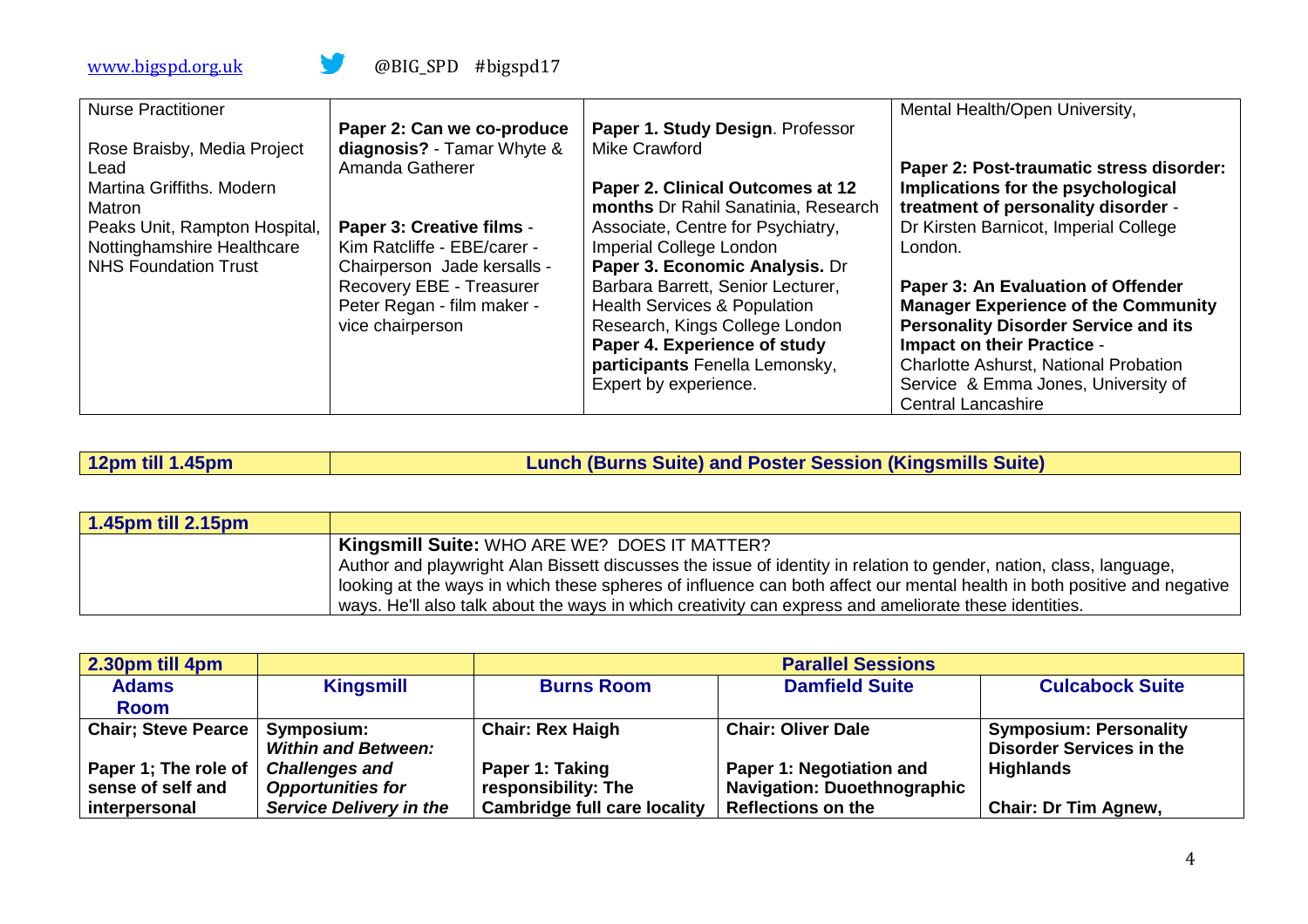|                     |                                |                              | <b>Architecture and Maintenance</b> |                                          |
|---------------------|--------------------------------|------------------------------|-------------------------------------|------------------------------------------|
| functioning in the  | <b>OPD Pathway</b>             | PD service. A report back at |                                     | <b>Consultant Psychiatrist and</b>       |
| diagnosis of        |                                | three years.- Mark Morris    | of Relationships Post               | <b>Psychotherapist, NHS</b>              |
| personality         | <b>Chair: Dr Suzanne Cook,</b> | Consultant Psychiatrist in   | <b>Personality Disorder</b>         | <b>Highland Personality Disorder</b>     |
| disorder-           | <b>Greater Manchester West</b> | Psychotherapy                | Fiona Stirling, Lecturer,           | Service.                                 |
| Mike Crawford,      | <b>Mental Health NHS</b>       |                              | University of Abertay, Dundee &     | Paper 1: Development of a                |
| Imperial College,   | <b>Foundation Trust</b>        | Paper 2: The impact of       | Melanie Anne Ball. Independent      | <b>Personality Disorder Service</b>      |
| London              | <b>Paper 1: The Rivendell</b>  | group therapy for            | <b>Researcher and Sessional</b>     | in NHS Highland. Tim Agnew,              |
|                     | <b>Service, HMP New Hall</b>   | borderline personality       | Lecturer, Canterbury Christ         | Sarah Roy, Specialist                    |
| Paper 2; The        |                                | disorder Dr Benjamin Griffin | Church University.                  | <b>Personality Disorder Practitioner</b> |
| impact of positive  | Paper 2: The ADAPT             | & Dr Kate Saunders,          |                                     | in Personality Disorder, Denise          |
| risk taking in the  | <b>Service HMP/YOI Styal</b>   | University of Oxford         | Paper 2: The Cassel Hospital        | Keanie, Specialist Personality           |
| incident rates of a |                                |                              | - Evaluating the effectiveness      | <b>Disorder Practitioner</b>             |
| personality         |                                |                              | of combined psychoanalytic          |                                          |
|                     | Paper 3: The Insight           |                              |                                     |                                          |
| disorder unit -     | Team                           |                              | and psychosocial treatment          | Paper 2. The Development of              |
| Dr Jorge Zimbron,   |                                |                              | for severe personality              | a Day Service for people with            |
| Simon Paveling and  | Dr Jayne L. Taylor, Dr         |                              | disorder                            | <b>Personality Disorder in NHS</b>       |
| Lee Davies          | Chris Harrop,                  |                              | Kimberley Barlow, Consultant        | <b>Highland Denise Keanie,</b>           |
|                     | Dr Tanya Peterson & Dr         |                              | Psychiatrist in Psychotherapy,      | Sarah Roy and CAS Day                    |
|                     | Rebecca                        |                              | Cassel Hospital and Chloe           | Service members                          |
|                     | Niebieszczanski, Greater       |                              | Finamore, Research                  |                                          |
|                     | <b>Manchester West Mental</b>  |                              | Psychologist, Cassel Hospital       | Paper 3. Development of the              |
|                     | <b>Health NHS Foundation</b>   |                              |                                     | <b>NHS Highland Integrated Care</b>      |
|                     | Trust                          |                              |                                     | <b>Pathway Tim Agnew, Denise</b>         |
|                     |                                |                              |                                     | Keanie, & Sarah Roy                      |
|                     |                                |                              |                                     |                                          |
|                     |                                |                              |                                     | Co - facilitators: Michelle Vroon        |
|                     |                                |                              |                                     | and Roz McCooey, Personality             |
|                     |                                |                              |                                     | <b>Disorder Service Volunteers</b>       |
|                     |                                |                              |                                     |                                          |
|                     |                                |                              |                                     |                                          |
|                     |                                |                              |                                     |                                          |
|                     |                                |                              |                                     |                                          |

| <b>Anm</b><br>ъюњ<br>the contract of the contract of the contract of the contract of the contract of the contract of the contract of | $  -$ | $\mathcal{L}^{\text{max}}_{\text{max}}$ and $\mathcal{L}^{\text{max}}_{\text{max}}$ and $\mathcal{L}^{\text{max}}_{\text{max}}$ and $\mathcal{L}^{\text{max}}_{\text{max}}$ |
|--------------------------------------------------------------------------------------------------------------------------------------|-------|-----------------------------------------------------------------------------------------------------------------------------------------------------------------------------|

**4.15pm till 6.15pm**<br>**Parallel Sessions**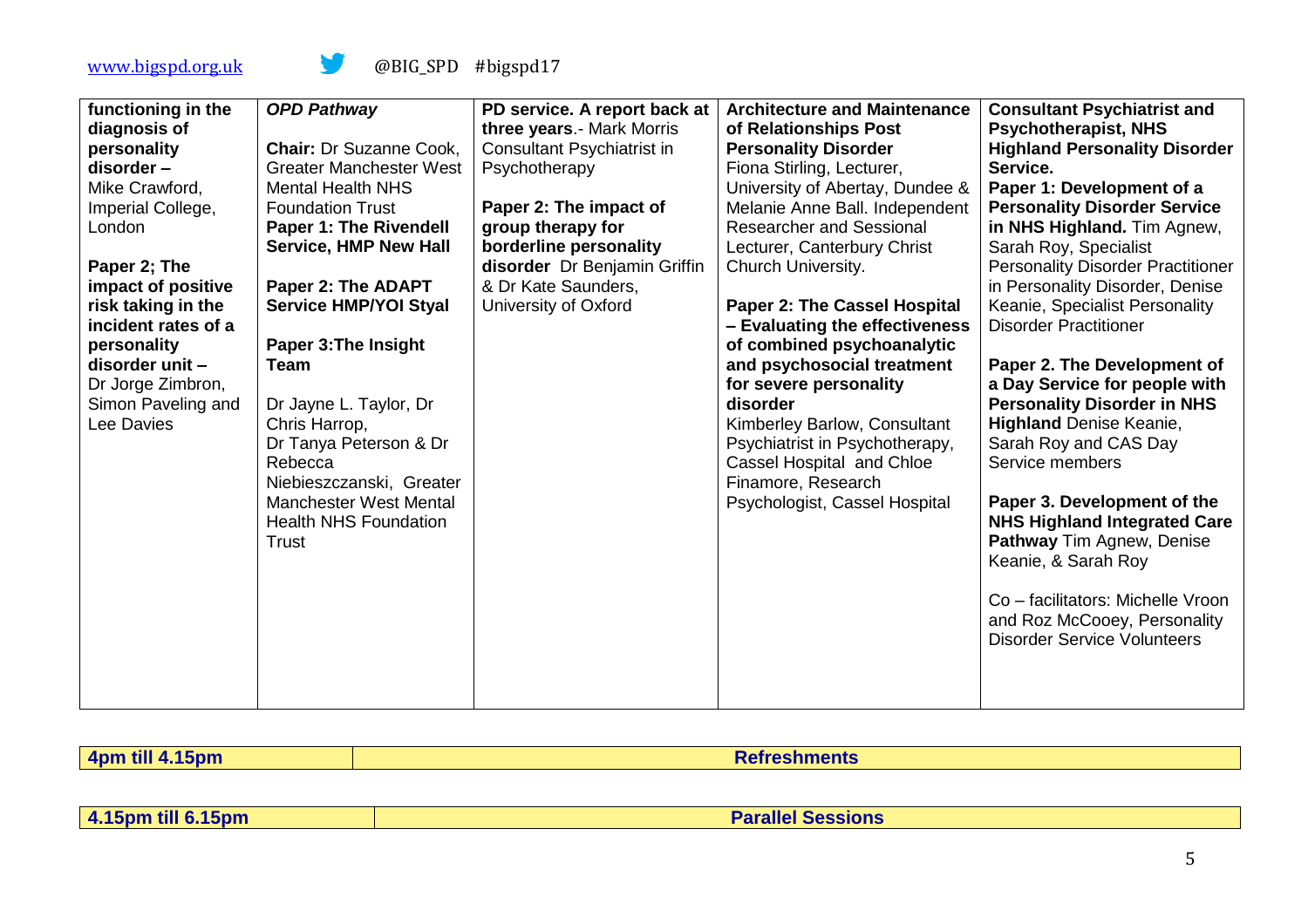| <b>Kingsmill</b>                                          | <b>Burns Room</b>                        | <b>Damfield Suite</b>                    | <b>Culcabock Suite</b>                                   |
|-----------------------------------------------------------|------------------------------------------|------------------------------------------|----------------------------------------------------------|
| <b>Symposium: High secure</b>                             | <b>Chair: Gary Lamph</b>                 | <b>Chair: Tom Mullen</b>                 | <b>Chair: Piyal Sen</b>                                  |
| services for personality                                  |                                          |                                          |                                                          |
| disordered prisoners: An update                           | Paper 1: Ida's Diary: Using a Film       | Paper 1: Improving Quality and           | Paper 1: Manuals,                                        |
| from the Westgate Unit at HMP                             | <b>Documentary to Explore Borderline</b> | <b>Safety for Patients utilising the</b> | management and                                           |
| <b>Frankland and partnership</b>                          | <b>Personality Disorder-related</b>      | <b>Belfast Trust Self Harm and</b>       | mystification: The challenge of                          |
| organisations                                             | Perceptions of Student Nurses and        | <b>Personality Service through</b>       | creating powerful and flexible                           |
|                                                           | <b>Counsellors - Emma Lamont, Nurse</b>  | <b>Care and Crisis Management</b>        | therapeutic work in a secure                             |
| Chair: Melanie Hunter, CPsychol,                          | Lecturer, Abertay University & Fiona     | Planning - Dr John O'Hare ST7            | setting - David Jones                                    |
| Senior Psychologist and Research                          | Stirling, Lecturer in Counselling,       | Doctor in Psychiatry, BHSCT, Self-       | Psychotherapist, Therapy                                 |
| Lead from Westgate Personality                            | Abertay University.                      | Harm and Personality Disorder            | Manager HMP Gartree / Notts                              |
| Disorder Treatment Service at HMP                         |                                          | Service                                  | Health,                                                  |
| Frankland.                                                |                                          |                                          | Helen Ashwell Educationalist,                            |
| Paper 1: Examining the                                    | Paper 2: Stigma, emotion appraisal       | Paper 2: Mentalization-based             | HMP Gartree / Notts Health,                              |
| relationship between early                                | and the family environment as            | music therapy for people with            | Tamsin Teale, Forensic                                   |
| maladaptive schema, criminal                              | predictors of carer burden for           | personality disorder: Can it play        | Psychologist in training, HMP                            |
| thinking styles and personality                           | family carers of individuals with        | a key role in enhancing implicit         | Gartree / Notts Health.                                  |
| disorders within an offender                              | borderline personality disorder          | mentalizing? - Paula Hedderly,           |                                                          |
| population Phil Neal, MSc Student,                        | (BPD)- Jenna Kirtley, Trainee Clinical   | Service Manager and Clinical Lead        | Paper 2: Trauma informed                                 |
| <b>Newcastle University</b>                               | Psychologist, 5 Boroughs Partnership     | Music Therapist, Northwest London        | working: Encouraging and                                 |
| Paper 2. Co-morbidity of                                  | NHS Trust & University of Liverpool.     | Arts Psychotherapies Service,            | developing the understanding                             |
| personality disorder,                                     |                                          | <b>CNWL NHS Foundation Trust</b>         | of trauma with female                                    |
| psychopathy and clinical                                  | Paper 3: SIM: An invitation to join a    |                                          | offenders - Sarah Johnson,                               |
| syndrome in high-risk                                     | new NHS England funded High              | Paper 3: Occupational therapy            | Trainee Forensic Psychologist,                           |
| incarcerated offenders                                    | <b>Intensity Mentoring Network</b>       | for people with a personality            | Tees Esk and Wear Valley NHS                             |
| Darren Johnson, Senior Lecturer in                        | Sgt Paul Jennings - Mental Health        | disorder following discharge             | <b>Foundation Trust</b>                                  |
| Psychology, School of Social                              | Team, Hampshire Constabulary and         | from hospital: A feasibility study       |                                                          |
| Sciences, Business and Law,                               | NIA Fellow 2016                          | of a new intervention - Dr Mary          | Paper 3: "Improving positive                             |
| Teesside University,                                      | Vicki Haworth - Innovation Lead, Isle    | Birken, Research Fellow in               | community outcomes among                                 |
| <b>Paper 3. The Criminal Narrative</b>                    | of Wight NHS Trust                       | Occupational Therapy, Plymouth           | offenders with personality                               |
| <b>Experience of Psychopathic and</b>                     | Ashley McGrorty - Service User           | <b>University</b>                        | disorder: The POPPED                                     |
| <b>Personality Disordered Offenders</b>                   |                                          | Paper 4: Adapted Individual              | Project" - Connell, C. Warwick                           |
| Katie Goodlad, MSc Student,<br>University of Huddersfield |                                          | <b>Mentalisation Based Therapy -</b>     | Medical School, University if<br>Warwick; Birmingham and |
| Paper 4. Evaluation of the Social                         |                                          | Simon Murphy, Personality                | Solihull Mental Health NHS                               |
| <b>Competency and Emotion</b>                             |                                          |                                          |                                                          |
|                                                           |                                          | disorder practitioner, The Villa,        | <b>Foundation Trust</b>                                  |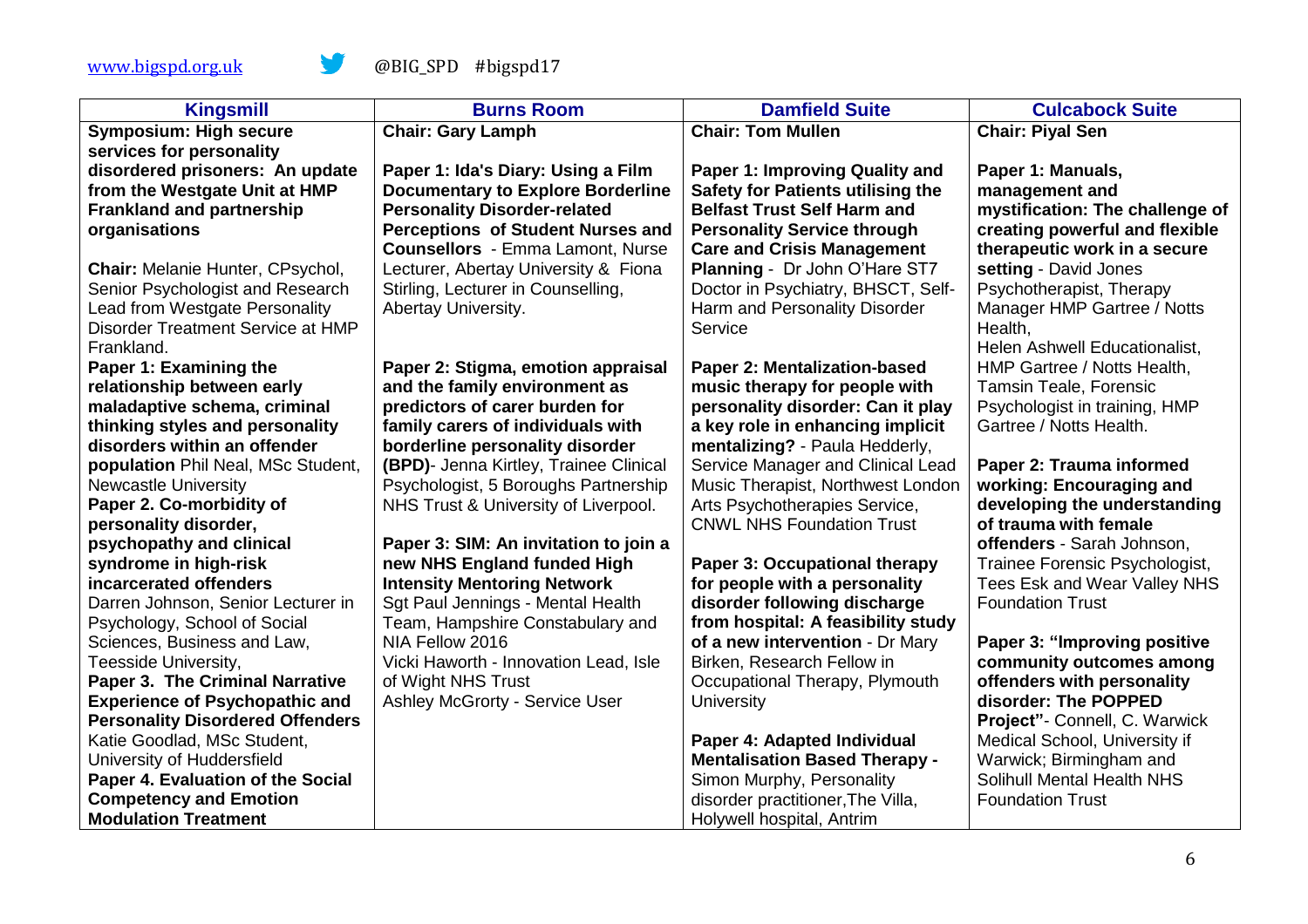| <b>Components delivered within a</b><br>high-secure Personality Disorder |  | Paper 4: Losing your<br>childhood and finding revenge: |
|--------------------------------------------------------------------------|--|--------------------------------------------------------|
| <b>Treatment Service</b>                                                 |  | A multi-functional, grounded                           |
| Darren Johnson, Senior Lecturer in                                       |  | theory model of the                                    |
| Psychology, School of Social                                             |  | experiences of personality                             |
| Sciences, Business and Law,                                              |  | disordered offenders - Lynsey                          |
| Teesside University, and Emily                                           |  | F. Gozna (D.Foren.Psy. student)                        |
| Bowes, MSc Student, Teesside                                             |  | University of Nottingham                               |
| <b>University</b>                                                        |  |                                                        |
| Paper 5. How can prisoners and                                           |  |                                                        |
| staff be better supported to                                             |  |                                                        |
| manage and reduce self-harm                                              |  |                                                        |
| during prisoners journeys                                                |  |                                                        |
| through HMP Frankland's                                                  |  |                                                        |
| <b>Personality Disorder Treatment</b>                                    |  |                                                        |
| Service (PDTS)? Professor Di                                             |  |                                                        |
| Bailey, School of Social Sciences,                                       |  |                                                        |
| Nottingham Trent University and Dr                                       |  |                                                        |
| Claire De Motte, Research Assistant                                      |  |                                                        |
| for Social Work and Health,                                              |  |                                                        |
| Nottingham Trent University,                                             |  |                                                        |

| $6.15pm$ till 7pm | <b>Free time</b>                          |
|-------------------|-------------------------------------------|
| 7pm               | <b>Drinks reception</b>                   |
| 7.30pm onwards    | <b>Gala Dinner at the Kingsmill Hotel</b> |

## **DAY 3: Thursday 23rd March 2017**

| 9.30am till 11am | <b>Parallel Sessions</b>               |                             |                               |
|------------------|----------------------------------------|-----------------------------|-------------------------------|
| <b>Kingsmill</b> | <b>Burns Room</b>                      | <b>Damfield Suite</b>       | <b>Culcabock Suite</b>        |
| Workshop:        | Symposium: Taking stock - lessons from | ' Symposium: Responsivity - | <b>Symposium: Moving from</b> |
|                  | the implementation of the Intensive    | The importance of           | specialist therapy towards    |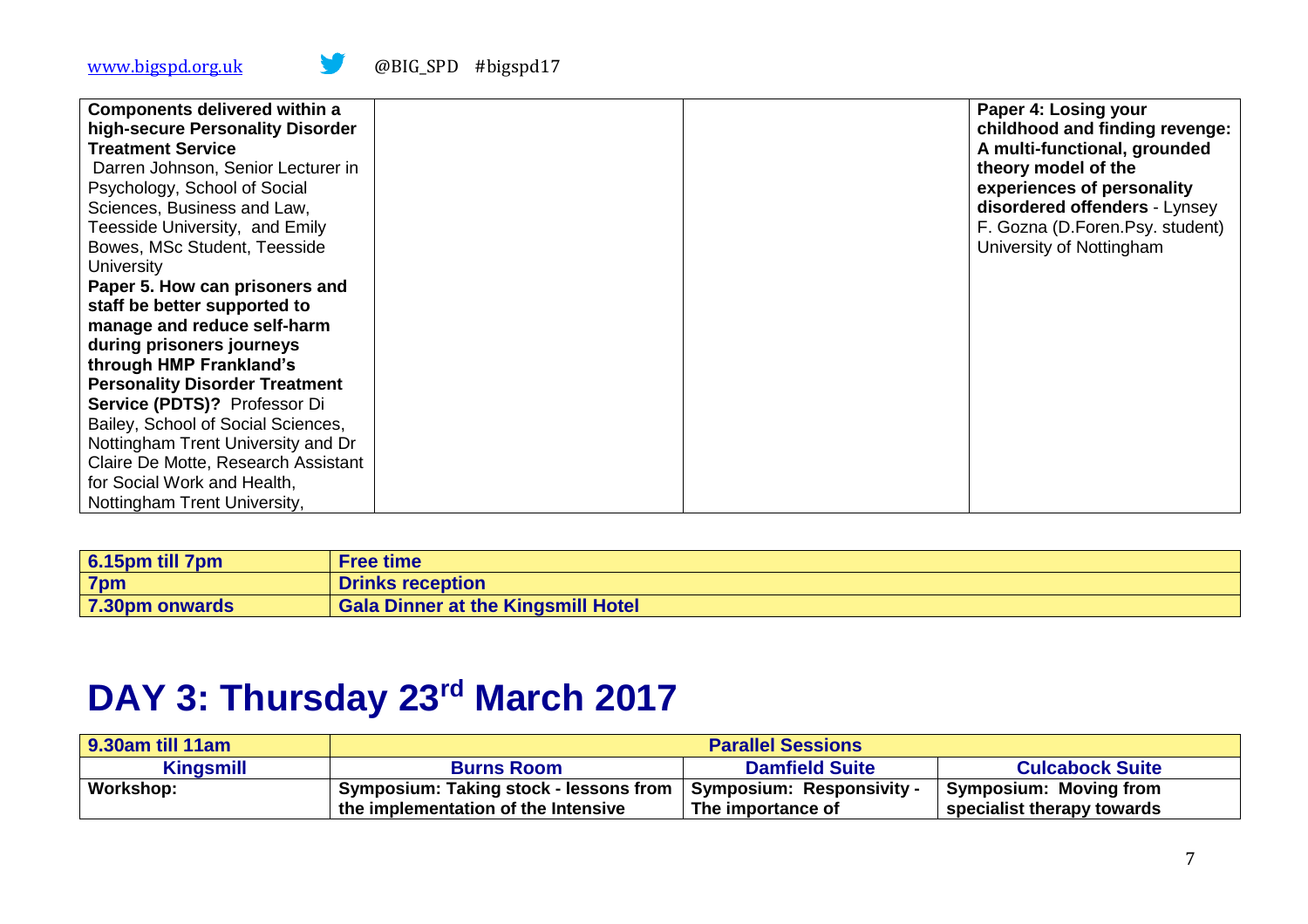| <b>Staff Relational Thinking in</b><br><b>Everyday Client Contact in a</b> | <b>Intervention and Risk Management</b><br>Service (IIRMS) model as part of the          | <b>Responsivity</b>                          | therapeutic interactions:<br><b>Mentalization Based Therapy Skills</b>   |
|----------------------------------------------------------------------------|------------------------------------------------------------------------------------------|----------------------------------------------|--------------------------------------------------------------------------|
| <b>CMHT with a Large</b>                                                   | 'Offender personality disorder strategy'                                                 | <b>Chair: Natalie Smith - Quality</b>        | <b>Training for generalist</b>                                           |
| <b>Caseload of People with PD</b>                                          | (OPDS) in England and Wales.                                                             | and Outcome Specialist,                      | practitioners working with people                                        |
|                                                                            |                                                                                          | <b>NOMS Interventions Services</b>           | with personality disorder                                                |
| Jane Bradley, Advanced                                                     | <b>Chair: Vikki Baker, Consultant Clinical</b>                                           |                                              |                                                                          |
| <b>Practitioner, Tees Personality</b>                                      | Psychologist, Joint Service Director at                                                  | Paper 1: Findings from the                   | <b>Chair: Dr Richard Taylor</b>                                          |
|                                                                            | Resettle Intensive Intervention and Risk                                                 | pilot of the Motivation &                    | <b>Consultant Psychiatrist in Medical</b>                                |
| Disorder Service, Sarah                                                    |                                                                                          |                                              |                                                                          |
| Robinson, Psychological                                                    | Management Service, Merseyside                                                           | <b>Engagement programme</b>                  | Psychotherapy and Clinical Lead,                                         |
| Therapist, Middlesbrough                                                   |                                                                                          | Chris Bull - National Specialist             | Regional Eating Disorders Unit, St                                       |
| Affectives Disorders and                                                   | Paper 1: 'The Challenges are the Work':                                                  | Lead, NOMS Interventions                     | John's Hospital.                                                         |
| Adam Freear, Research                                                      | Learning from the Compass Project - an                                                   | <b>Services</b>                              |                                                                          |
| assistant TEWV                                                             | <b>Intensive Intervention Risk Management</b><br><b>Service for Women Offenders with</b> | Paper 2: An introduction to<br><b>Kaizen</b> | Paper 1. Staff nurse perceptions of<br>the impact of mentalization-based |
|                                                                            | <b>Personality Disorder</b>                                                              | Sarah Henfrey - National                     | therapy skills training when                                             |
|                                                                            | Lisa Maltman (Forensic Psychologist) &                                                   | Specialist Lead, NOMS                        | working with borderline                                                  |
|                                                                            | Alan Hirons (Occupational Therapy Clinical                                               | <b>Interventions Services</b>                | personality disorder in acute                                            |
|                                                                            | Specialist), Yorkshire and Humber                                                        |                                              | mental health: a qualitative study.                                      |
|                                                                            | <b>Personality Disorder Partnership</b>                                                  | Paper 3: Being mentored: An                  | Dan Warrender, University of                                             |
|                                                                            |                                                                                          | interpretative                               | Glasgow and Robert Gordon, NHS                                           |
|                                                                            | Paper 2: Where's my head at? From                                                        | <b>Phenomenological Analysis</b>             | Grampian                                                                 |
|                                                                            | chaos to containment: Service user                                                       | of women's experiences of                    |                                                                          |
|                                                                            | views on engaging with the Resettle                                                      | the CARE programme. Laura                    | Paper 2. "Tricky Interactions":                                          |
|                                                                            | (IRMS) Project. Dr Sue Ryan, Chartered                                                   | <b>Ramsey - National Specialist</b>          | exploring mental health staff                                            |
|                                                                            | Clinical & Forensic Psychologist/Deputy                                                  | Lead, NOMS Interventions                     | responses to stressful                                                   |
|                                                                            | <b>Service Director</b>                                                                  | <b>Services</b>                              | interpersonal sequences following                                        |
|                                                                            |                                                                                          |                                              | <b>Mentalizing Skills Training</b>                                       |
|                                                                            | Paper 3: Missing a trick: Occupational                                                   | Paper 4: Becoming New Me:                    | Dr Andrea Williams and Sara Beedie,                                      |
|                                                                            | <b>Therapy within Offender Personality</b>                                               | Innovation in the                            | NHS Greater Glasgow and Clyde                                            |
|                                                                            | Disorder Pathway services? Alan Hirons                                                   | development of interventions                 |                                                                          |
|                                                                            |                                                                                          | for men with learning                        | Paper 3. Developing the                                                  |
|                                                                            | Paper 4: Reflections on the role of a                                                    | disabilities. Natalie Smith.                 | <b>Knowledge and Application of</b>                                      |
|                                                                            | police officer within Resettle IIRMs- it's                                               |                                              | <b>MBT Questionnaire (KAMQ) -</b>                                        |
|                                                                            | not all about the risk. Caroline O'Brien,                                                |                                              | establishing psychometric                                                |
|                                                                            | Detective Constable seconded into Resettle                                               |                                              | properties and exploring validity.                                       |
|                                                                            | IIRMS, Merseyside.                                                                       |                                              | Dr Andrea Williams, NHS Greater                                          |
|                                                                            |                                                                                          |                                              | Glasgow & Clyde                                                          |
|                                                                            |                                                                                          |                                              |                                                                          |